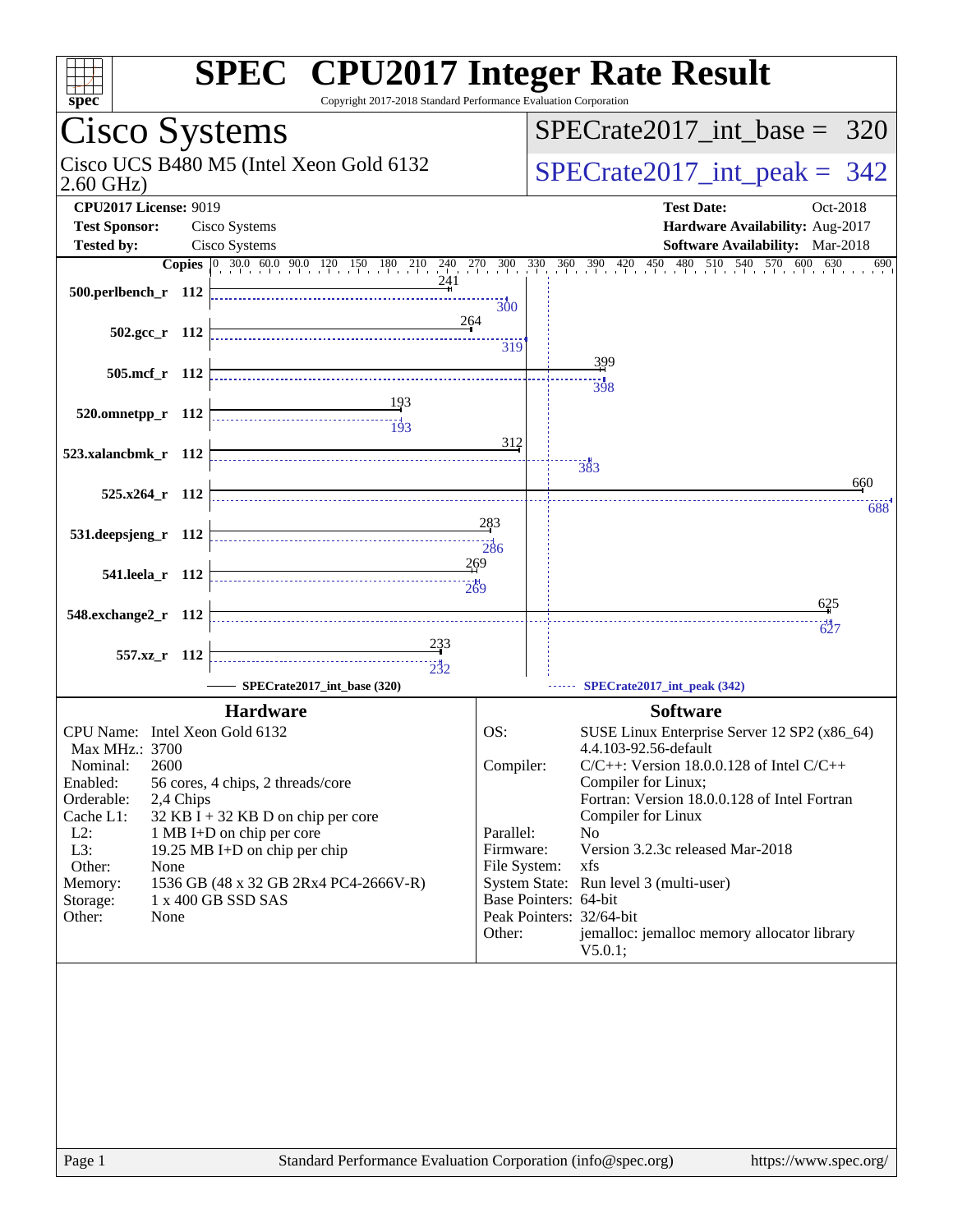

Copyright 2017-2018 Standard Performance Evaluation Corporation

# Cisco Systems<br>Cisco UCS B480 M5 (Intel Xeon Gold 6132

2.60 GHz)

[SPECrate2017\\_int\\_base =](http://www.spec.org/auto/cpu2017/Docs/result-fields.html#SPECrate2017intbase) 320

#### $SPECTate 2017\_int\_peak = 342$

**[CPU2017 License:](http://www.spec.org/auto/cpu2017/Docs/result-fields.html#CPU2017License)** 9019 **[Test Date:](http://www.spec.org/auto/cpu2017/Docs/result-fields.html#TestDate)** Oct-2018 **[Test Sponsor:](http://www.spec.org/auto/cpu2017/Docs/result-fields.html#TestSponsor)** Cisco Systems **[Hardware Availability:](http://www.spec.org/auto/cpu2017/Docs/result-fields.html#HardwareAvailability)** Aug-2017 **[Tested by:](http://www.spec.org/auto/cpu2017/Docs/result-fields.html#Testedby)** Cisco Systems **[Software Availability:](http://www.spec.org/auto/cpu2017/Docs/result-fields.html#SoftwareAvailability)** Mar-2018

#### **[Results Table](http://www.spec.org/auto/cpu2017/Docs/result-fields.html#ResultsTable)**

|                                  | <b>Base</b>   |                |       |                |            | <b>Peak</b>    |       |               |                |              |                |              |                |              |
|----------------------------------|---------------|----------------|-------|----------------|------------|----------------|-------|---------------|----------------|--------------|----------------|--------------|----------------|--------------|
| <b>Benchmark</b>                 | <b>Copies</b> | <b>Seconds</b> | Ratio | <b>Seconds</b> | Ratio      | <b>Seconds</b> | Ratio | <b>Copies</b> | <b>Seconds</b> | <b>Ratio</b> | <b>Seconds</b> | <b>Ratio</b> | <b>Seconds</b> | <b>Ratio</b> |
| 500.perlbench_r                  | 112           | 739            | 241   | 731            | 244        | 742            | 240   | 112           | 594            | 300          | 594            | 300          | 595            | 300          |
| $502.\text{sec}$                 | 112           | 599            | 265   | 603            | 263        | 601            | 264   | 112           | 498            | 318          | 496            | 320          | 497            | 319          |
| $505$ .mcf r                     | 112           | 453            | 399   | 454            | 399        | 459            | 394   | 112           | 453            | 399          | 455            | 398          | 456            | 397          |
| 520.omnetpp_r                    | 112           | 764            | 192   | 763            | <u>193</u> | 760            | 193   | 112           | 762            | 193          | 760            | 193          | 762            | <u>193</u>   |
| 523.xalancbmk_r                  | 112           | 380            | 312   | 379            | 312        | 380            | 312   | 112           | 309            | 383          | 309            | 383          | 308            | 385          |
| 525.x264 r                       | 112           | 297            | 660   | 297            | 659        | 297            | 660   | 112           | 285            | 689          | 285            | 688          | 285            | 688          |
| 531.deepsjeng_r                  | 112           | 454            | 283   | 454            | 283        | 452            | 284   | 112           | 449            | 286          | 449            | 286          | 449            | 286          |
| 541.leela r                      | 112           | 688            | 270   | 689            | 269        | 701            | 264   | 112           | 690            | 269          | 682            | 272          | 693            | 268          |
| 548.exchange2_r                  | 112           | 468            | 627   | 470            | 624        | 469            | 625   | 112           | 471            | 623          | 467            | 628          | 468            | 627          |
| 557.xz r                         | 112           | 521            | 232   | 518            | 233        | 520            | 233   | 112           | 520            | 232          | 518            | 233          | 521            | 232          |
| $SPECrate2017$ int base =<br>320 |               |                |       |                |            |                |       |               |                |              |                |              |                |              |
| $CDDC_{11}$ $4.2017$ $1.4$ $1.1$ |               |                | 240   |                |            |                |       |               |                |              |                |              |                |              |

**[SPECrate2017\\_int\\_peak =](http://www.spec.org/auto/cpu2017/Docs/result-fields.html#SPECrate2017intpeak) 342**

Results appear in the [order in which they were run](http://www.spec.org/auto/cpu2017/Docs/result-fields.html#RunOrder). Bold underlined text [indicates a median measurement](http://www.spec.org/auto/cpu2017/Docs/result-fields.html#Median).

#### **[Submit Notes](http://www.spec.org/auto/cpu2017/Docs/result-fields.html#SubmitNotes)**

 The numactl mechanism was used to bind copies to processors. The config file option 'submit' was used to generate numactl commands to bind each copy to a specific processor. For details, please see the config file.

#### **[Operating System Notes](http://www.spec.org/auto/cpu2017/Docs/result-fields.html#OperatingSystemNotes)**

Stack size set to unlimited using "ulimit -s unlimited"

#### **[General Notes](http://www.spec.org/auto/cpu2017/Docs/result-fields.html#GeneralNotes)**

Environment variables set by runcpu before the start of the run: LD\_LIBRARY\_PATH = "/opt/cpu2017/lib/ia32:/opt/cpu2017/lib/intel64:/opt/cpu2017/je5.0.1-32:/opt/cpu2017/je5.0.1-64" Binaries compiled on a system with 1x Intel Core i7-4790 CPU + 32GB RAM memory using Redhat Enterprise Linux 7.4 Transparent Huge Pages enabled by default Prior to runcpu invocation Filesystem page cache synced and cleared with: sync; echo 3> /proc/sys/vm/drop\_caches runcpu command invoked through numactl i.e.: numactl --interleave=all runcpu <etc> Yes: The test sponsor attests, as of date of publication, that CVE-2017-5754 (Meltdown) is mitigated in the system as tested and documented. Yes: The test sponsor attests, as of date of publication, that CVE-2017-5753 (Spectre variant 1) is mitigated in the system as tested and documented. Yes: The test sponsor attests, as of date of publication, that CVE-2017-5715 (Spectre variant 2) **(Continued on next page)**

| Page 2 | Standard Performance Evaluation Corporation (info@spec.org) | https://www.spec.org/ |
|--------|-------------------------------------------------------------|-----------------------|
|        |                                                             |                       |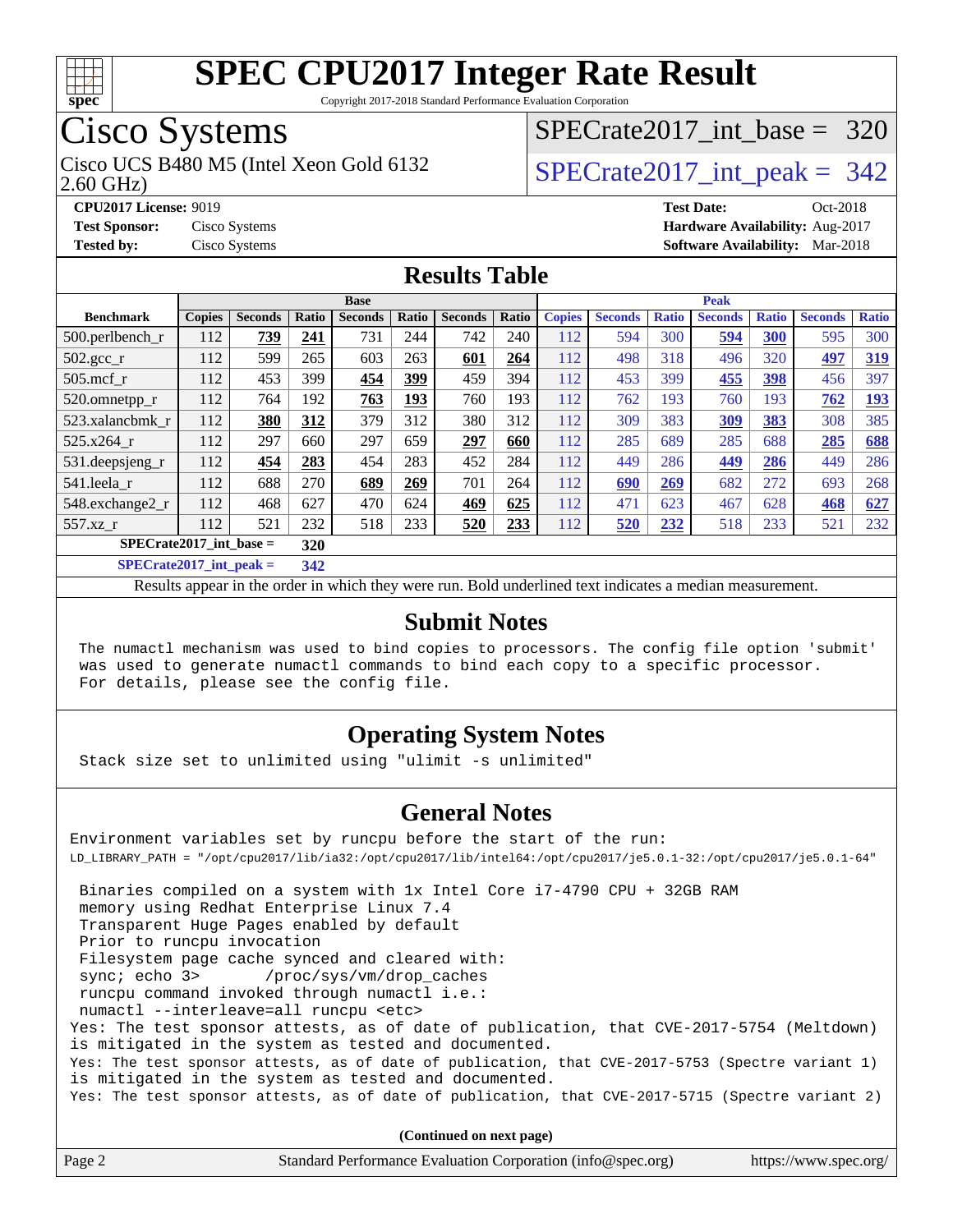

Copyright 2017-2018 Standard Performance Evaluation Corporation

### Cisco Systems

2.60 GHz) Cisco UCS B480 M5 (Intel Xeon Gold 6132  $\vert$  [SPECrate2017\\_int\\_peak =](http://www.spec.org/auto/cpu2017/Docs/result-fields.html#SPECrate2017intpeak) 342

[SPECrate2017\\_int\\_base =](http://www.spec.org/auto/cpu2017/Docs/result-fields.html#SPECrate2017intbase) 320

**[Test Sponsor:](http://www.spec.org/auto/cpu2017/Docs/result-fields.html#TestSponsor)** Cisco Systems **[Hardware Availability:](http://www.spec.org/auto/cpu2017/Docs/result-fields.html#HardwareAvailability)** Aug-2017

**[CPU2017 License:](http://www.spec.org/auto/cpu2017/Docs/result-fields.html#CPU2017License)** 9019 **[Test Date:](http://www.spec.org/auto/cpu2017/Docs/result-fields.html#TestDate)** Oct-2018 **[Tested by:](http://www.spec.org/auto/cpu2017/Docs/result-fields.html#Testedby)** Cisco Systems **[Software Availability:](http://www.spec.org/auto/cpu2017/Docs/result-fields.html#SoftwareAvailability)** Mar-2018

#### **[General Notes \(Continued\)](http://www.spec.org/auto/cpu2017/Docs/result-fields.html#GeneralNotes)**

is mitigated in the system as tested and documented.

jemalloc: configured and built at default for 32bit (i686) and 64bit (x86\_64) targets; jemalloc: built with the RedHat Enterprise 7.4, and the system compiler gcc 4.8.5; jemalloc: sources available from jemalloc.net or <https://github.com/jemalloc/jemalloc/releases>

#### **[Platform Notes](http://www.spec.org/auto/cpu2017/Docs/result-fields.html#PlatformNotes)**

Page 3 Standard Performance Evaluation Corporation [\(info@spec.org\)](mailto:info@spec.org) <https://www.spec.org/> BIOS Settings: Intel HyperThreading Technology set to Enabled CPU performance set to Enterprise Power Performance Tuning set to OS Controls SNC set to Enabled IMC Interleaving set to 1-way Interleave Patrol Scrub set to Disabled Sysinfo program /opt/cpu2017/bin/sysinfo Rev: r5797 of 2017-06-14 96c45e4568ad54c135fd618bcc091c0f running on linux-vb5q Fri Jan 1 13:01:12 2010 SUT (System Under Test) info as seen by some common utilities. For more information on this section, see <https://www.spec.org/cpu2017/Docs/config.html#sysinfo> From /proc/cpuinfo model name : Intel(R) Xeon(R) Gold 6132 CPU @ 2.60GHz 4 "physical id"s (chips) 112 "processors" cores, siblings (Caution: counting these is hw and system dependent. The following excerpts from /proc/cpuinfo might not be reliable. Use with caution.) cpu cores : 14 siblings : 28 physical 0: cores 0 1 2 3 4 5 6 8 9 10 11 12 13 14 physical 1: cores 0 1 2 3 4 5 6 8 9 10 11 12 13 14 physical 2: cores 0 1 2 3 4 5 6 8 9 10 11 12 13 14 physical 3: cores 0 1 2 3 4 5 6 8 9 10 11 12 13 14 From lscpu: Architecture: x86\_64 CPU op-mode(s): 32-bit, 64-bit Byte Order: Little Endian CPU(s): 112 On-line CPU(s) list: 0-111 Thread(s) per core: 2 **(Continued on next page)**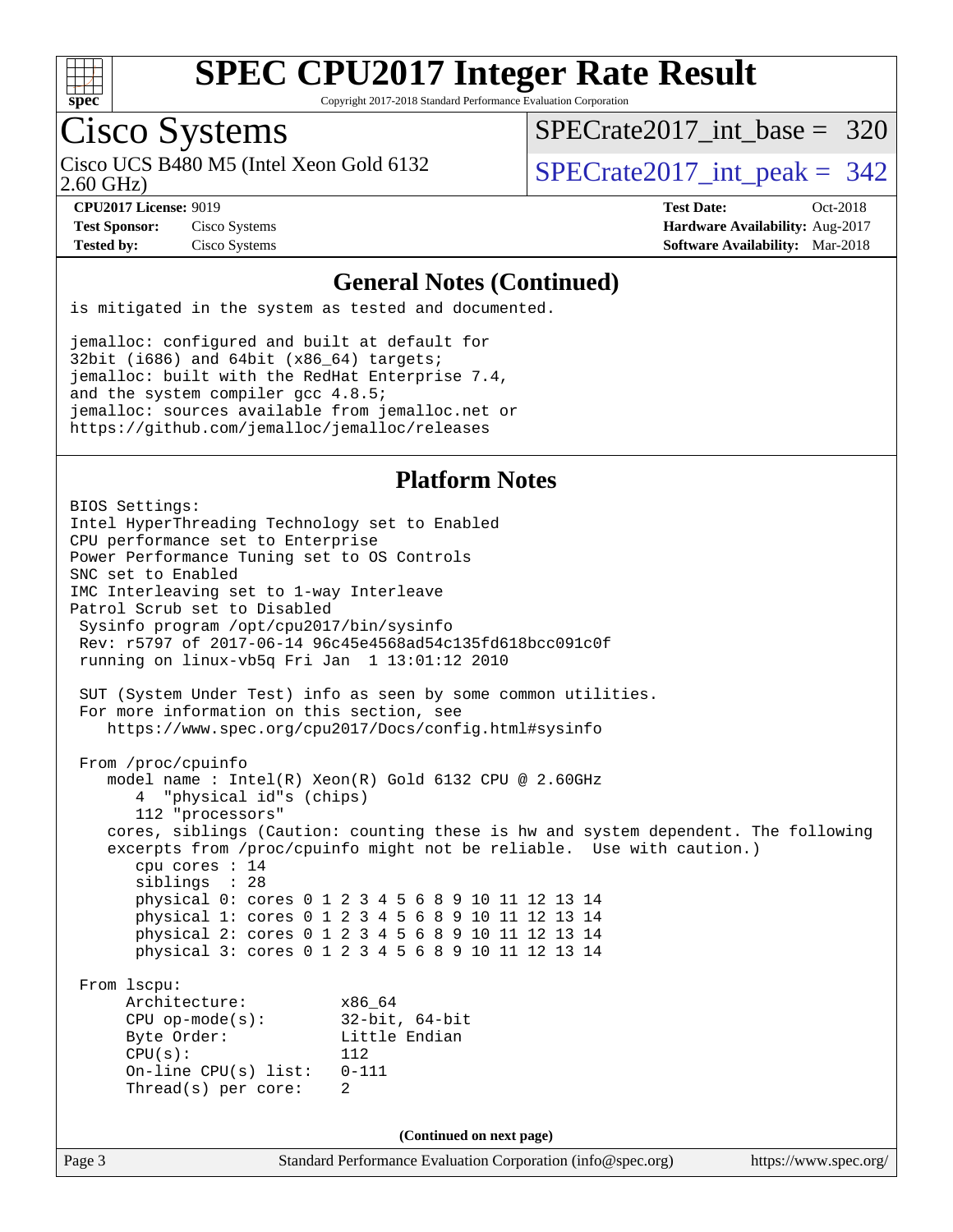

Copyright 2017-2018 Standard Performance Evaluation Corporation

# Cisco Systems<br>Cisco UCS B480 M5 (Intel Xeon Gold 6132

2.60 GHz)

[SPECrate2017\\_int\\_base =](http://www.spec.org/auto/cpu2017/Docs/result-fields.html#SPECrate2017intbase) 320

 $SPECrate2017\_int\_peak = 342$ 

**[CPU2017 License:](http://www.spec.org/auto/cpu2017/Docs/result-fields.html#CPU2017License)** 9019 **[Test Date:](http://www.spec.org/auto/cpu2017/Docs/result-fields.html#TestDate)** Oct-2018

**[Test Sponsor:](http://www.spec.org/auto/cpu2017/Docs/result-fields.html#TestSponsor)** Cisco Systems **[Hardware Availability:](http://www.spec.org/auto/cpu2017/Docs/result-fields.html#HardwareAvailability)** Aug-2017 **[Tested by:](http://www.spec.org/auto/cpu2017/Docs/result-fields.html#Testedby)** Cisco Systems **[Software Availability:](http://www.spec.org/auto/cpu2017/Docs/result-fields.html#SoftwareAvailability)** Mar-2018

#### **[Platform Notes \(Continued\)](http://www.spec.org/auto/cpu2017/Docs/result-fields.html#PlatformNotes)**

| $Core(s)$ per socket:                           | 14                                                                                   |
|-------------------------------------------------|--------------------------------------------------------------------------------------|
| Socket(s):                                      | 4                                                                                    |
| NUMA $node(s):$                                 | 8                                                                                    |
| Vendor ID:                                      | GenuineIntel                                                                         |
| CPU family:                                     | 6                                                                                    |
| Model:                                          | 85                                                                                   |
| Model name:                                     | Intel(R) Xeon(R) Gold 6132 CPU @ 2.60GHz                                             |
| Stepping:                                       | 4                                                                                    |
| CPU MHz:                                        | 1119.392                                                                             |
| CPU max MHz:                                    | 3700.0000                                                                            |
| CPU min MHz:                                    | 1000.0000                                                                            |
| BogoMIPS:                                       | 5199.99                                                                              |
| Virtualization:                                 | $VT - x$                                                                             |
| L1d cache:                                      | 32K                                                                                  |
| Lli cache:                                      | 32K                                                                                  |
| $L2$ cache:                                     | 1024K                                                                                |
| L3 cache:                                       | 19712K                                                                               |
| NUMA node0 CPU(s):                              | $0-3, 7-9, 56-59, 63-65$                                                             |
| NUMA node1 CPU(s):                              | $4-6$ , $10-13$ , $60-62$ , $66-69$                                                  |
| NUMA node2 CPU(s):                              | $14 - 17, 21 - 23, 70 - 73, 77 - 79$                                                 |
| NUMA node3 CPU(s):                              | $18 - 20$ , $24 - 27$ , $74 - 76$ , $80 - 83$                                        |
| NUMA node4 CPU(s):                              | $28 - 31, 35 - 37, 84 - 87, 91 - 93$                                                 |
| NUMA $node5$ $CPU(s):$                          | $32 - 34, 38 - 41, 88 - 90, 94 - 97$                                                 |
| NUMA node6 CPU(s):                              | $42 - 45, 49 - 51, 98 - 101, 105 - 107$                                              |
| NUMA node7 CPU(s):                              | 46-48, 52-55, 102-104, 108-111                                                       |
| Flaqs:                                          | fpu vme de pse tsc msr pae mce cx8 apic sep mtrr pge mca cmov                        |
|                                                 | pat pse36 clflush dts acpi mmx fxsr sse sse2 ss ht tm pbe syscall nx pdpelgb rdtscp  |
|                                                 | lm constant_tsc art arch_perfmon pebs bts rep_good nopl xtopology nonstop_tsc        |
|                                                 | aperfmperf eagerfpu pni pclmulqdq dtes64 monitor ds_cpl vmx smx est tm2 ssse3 sdbg   |
|                                                 | fma cx16 xtpr pdcm pcid dca sse4_1 sse4_2 x2apic movbe popcnt tsc_deadline_timer aes |
|                                                 | xsave avx f16c rdrand lahf_lm abm 3dnowprefetch ida arat epb invpcid_single pln pts  |
|                                                 | dtherm hwp hwp_act_window hwp_epp hwp_pkg_req intel_pt spec_ctrl kaiser tpr_shadow   |
|                                                 | vnmi flexpriority ept vpid fsgsbase tsc_adjust bmil hle avx2 smep bmi2 erms invpcid  |
|                                                 | rtm cqm mpx avx512f avx512dq rdseed adx smap clflushopt clwb avx512cd avx512bw       |
|                                                 | avx512vl xsaveopt xsavec xgetbv1 cqm_llc cqm_occup_llc                               |
|                                                 |                                                                                      |
| /proc/cpuinfo cache data                        |                                                                                      |
| cache size : $19712$ KB                         |                                                                                      |
|                                                 |                                                                                      |
|                                                 | From numactl --hardware WARNING: a numactl 'node' might or might not correspond to a |
| physical chip.<br>$available: 8 nodes (0-7)$    |                                                                                      |
| node 0 cpus: 0 1 2 3 7 8 9 56 57 58 59 63 64 65 |                                                                                      |
| node 0 size: 191934 MB                          |                                                                                      |
| node 0 free: 188996 MB                          |                                                                                      |
|                                                 | node 1 cpus: 4 5 6 10 11 12 13 60 61 62 66 67 68 69                                  |
| node 1 size: 193528 MB                          |                                                                                      |
|                                                 |                                                                                      |
|                                                 |                                                                                      |
|                                                 | (Continued on next page)                                                             |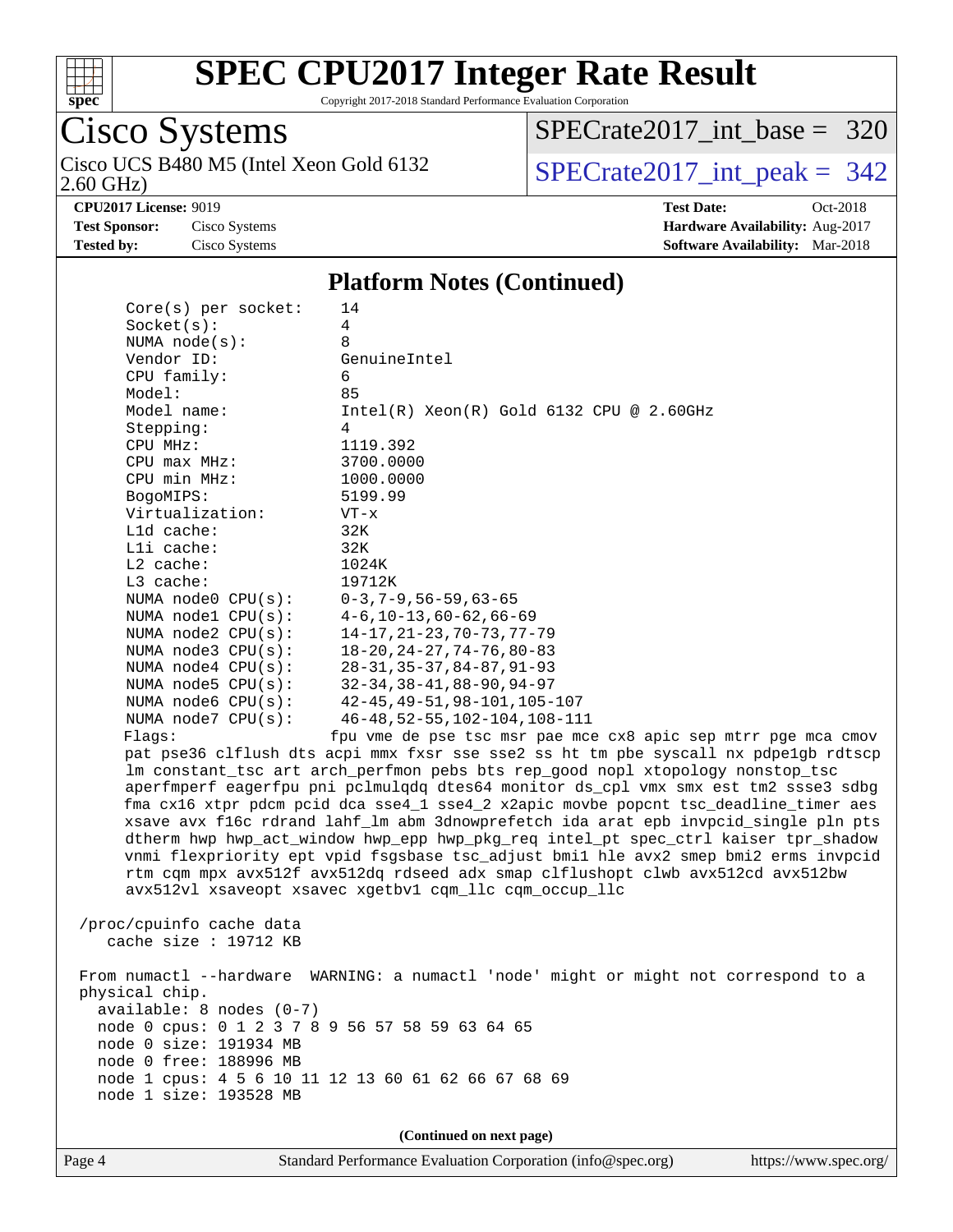

Copyright 2017-2018 Standard Performance Evaluation Corporation

### Cisco Systems

2.60 GHz) Cisco UCS B480 M5 (Intel Xeon Gold 6132  $\vert$  [SPECrate2017\\_int\\_peak =](http://www.spec.org/auto/cpu2017/Docs/result-fields.html#SPECrate2017intpeak) 342

[SPECrate2017\\_int\\_base =](http://www.spec.org/auto/cpu2017/Docs/result-fields.html#SPECrate2017intbase) 320

**[CPU2017 License:](http://www.spec.org/auto/cpu2017/Docs/result-fields.html#CPU2017License)** 9019 **[Test Date:](http://www.spec.org/auto/cpu2017/Docs/result-fields.html#TestDate)** Oct-2018 **[Test Sponsor:](http://www.spec.org/auto/cpu2017/Docs/result-fields.html#TestSponsor)** Cisco Systems **[Hardware Availability:](http://www.spec.org/auto/cpu2017/Docs/result-fields.html#HardwareAvailability)** Aug-2017 **[Tested by:](http://www.spec.org/auto/cpu2017/Docs/result-fields.html#Testedby)** Cisco Systems **[Software Availability:](http://www.spec.org/auto/cpu2017/Docs/result-fields.html#SoftwareAvailability)** Mar-2018

#### **[Platform Notes \(Continued\)](http://www.spec.org/auto/cpu2017/Docs/result-fields.html#PlatformNotes)**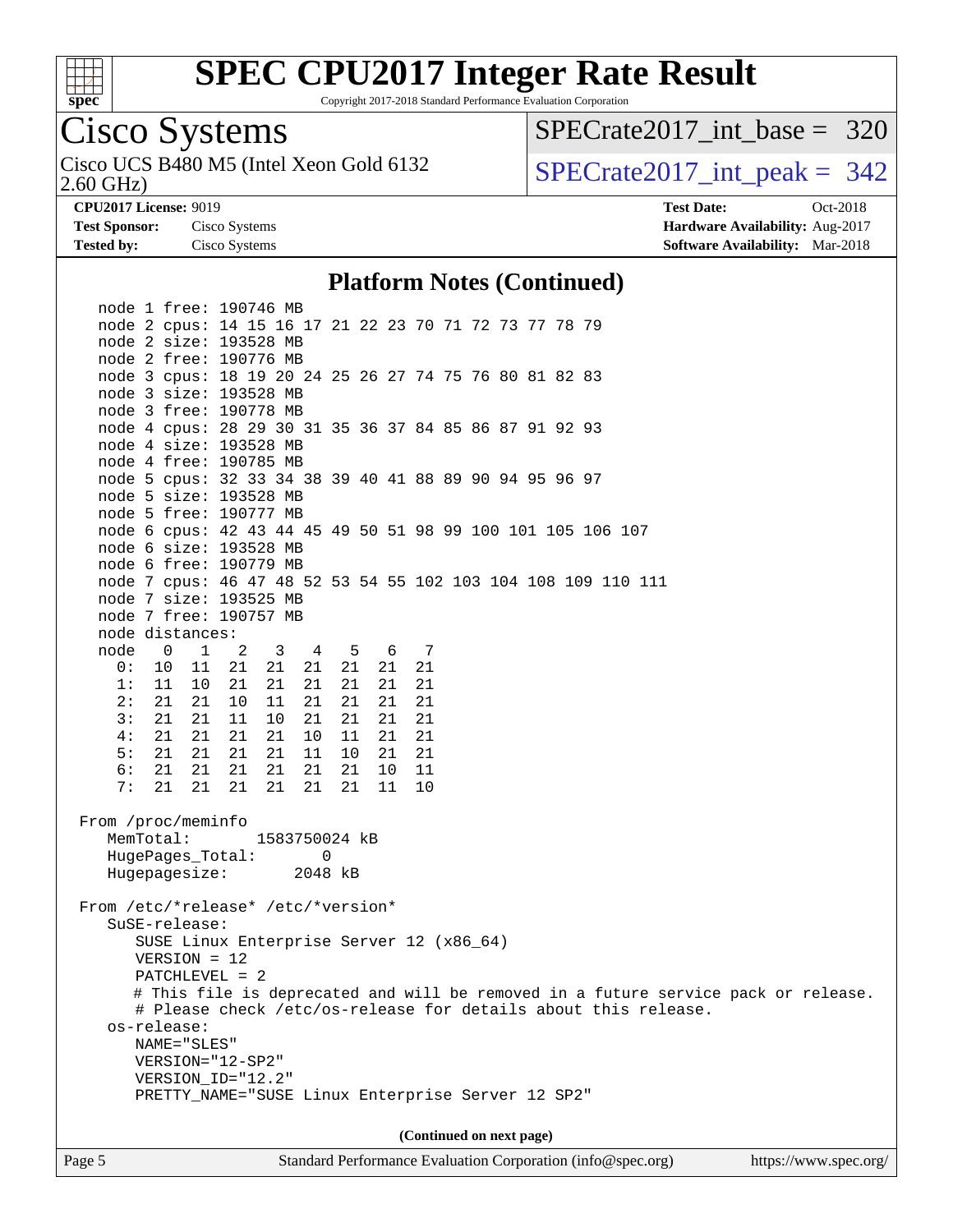

Copyright 2017-2018 Standard Performance Evaluation Corporation

### Cisco Systems

2.60 GHz) Cisco UCS B480 M5 (Intel Xeon Gold 6132  $\vert$  [SPECrate2017\\_int\\_peak =](http://www.spec.org/auto/cpu2017/Docs/result-fields.html#SPECrate2017intpeak) 342

[SPECrate2017\\_int\\_base =](http://www.spec.org/auto/cpu2017/Docs/result-fields.html#SPECrate2017intbase) 320

**[Test Sponsor:](http://www.spec.org/auto/cpu2017/Docs/result-fields.html#TestSponsor)** Cisco Systems **[Hardware Availability:](http://www.spec.org/auto/cpu2017/Docs/result-fields.html#HardwareAvailability)** Aug-2017

**[CPU2017 License:](http://www.spec.org/auto/cpu2017/Docs/result-fields.html#CPU2017License)** 9019 **[Test Date:](http://www.spec.org/auto/cpu2017/Docs/result-fields.html#TestDate)** Oct-2018 **[Tested by:](http://www.spec.org/auto/cpu2017/Docs/result-fields.html#Testedby)** Cisco Systems **[Software Availability:](http://www.spec.org/auto/cpu2017/Docs/result-fields.html#SoftwareAvailability)** Mar-2018

#### **[Platform Notes \(Continued\)](http://www.spec.org/auto/cpu2017/Docs/result-fields.html#PlatformNotes)**

 ID="sles" ANSI\_COLOR="0;32" CPE\_NAME="cpe:/o:suse:sles:12:sp2"

uname -a:

 Linux linux-vb5q 4.4.103-92.56-default #1 SMP Wed Dec 27 16:24:31 UTC 2017 (2fd2155) x86\_64 x86\_64 x86\_64 GNU/Linux

run-level 3 Dec 31 20:09

 SPEC is set to: /opt/cpu2017 Filesystem Type Size Used Avail Use% Mounted on /dev/sda1 xfs 280G 96G 184G 35% /

 Additional information from dmidecode follows. WARNING: Use caution when you interpret this section. The 'dmidecode' program reads system data which is "intended to allow hardware to be accurately determined", but the intent may not be met, as there are frequent changes to hardware, firmware, and the "DMTF SMBIOS" standard. BIOS Cisco Systems, Inc. B480M5.3.2.3c.0.0307181316 03/07/2018 Memory:

48x 0xCE00 M393A4K40BB2-CTD 32 GB 2 rank 2666

(End of data from sysinfo program)

#### **[Compiler Version Notes](http://www.spec.org/auto/cpu2017/Docs/result-fields.html#CompilerVersionNotes)**

| Page 6                     | Standard Performance Evaluation Corporation (info@spec.org)                                                        | https://www.spec.org/ |
|----------------------------|--------------------------------------------------------------------------------------------------------------------|-----------------------|
|                            | (Continued on next page)                                                                                           |                       |
| icpc (ICC) 18.0.0 20170811 |                                                                                                                    |                       |
| $541.$ leela r(base)       | CXXC 520.omnetpp $r(base)$ 523.xalancbmk $r(base)$ 531.deepsjeng $r(base)$                                         |                       |
| icc (ICC) 18.0.0 20170811  | Copyright (C) 1985-2017 Intel Corporation. All rights reserved.                                                    |                       |
| CC.                        | 500.perlbench $r(\text{peak})$ 502.gcc $r(\text{peak})$                                                            |                       |
| icc (ICC) 18.0.0 20170811  | Copyright (C) 1985-2017 Intel Corporation. All rights reserved.<br>---------------------------------               |                       |
| CC.                        | $500. perlbench_r(base) 502. gcc_r(base) 505.mcf_r(base, peak)$<br>525.x264 $r(base, peak)$ 557.xz $r(base, peak)$ |                       |
|                            |                                                                                                                    |                       |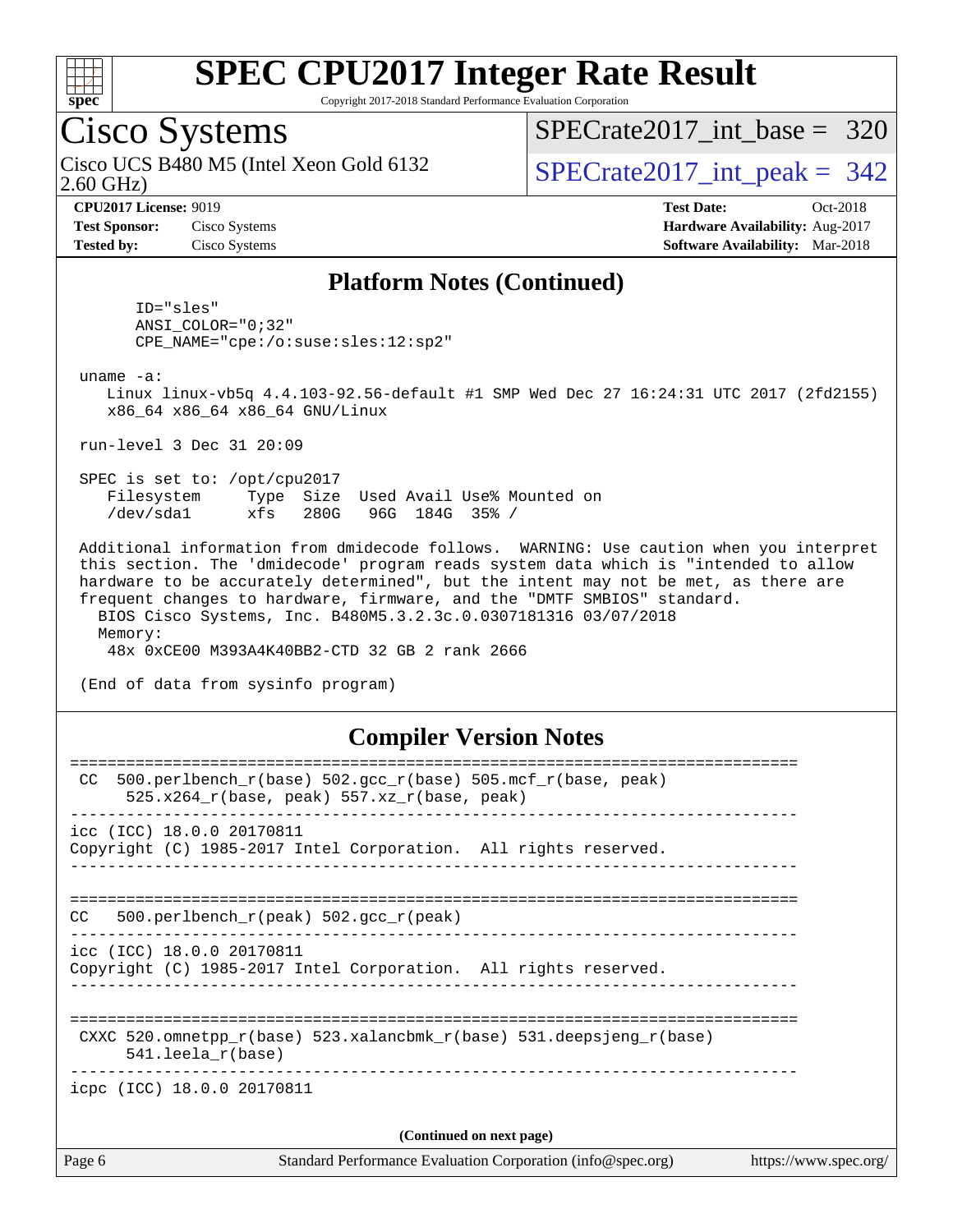

Copyright 2017-2018 Standard Performance Evaluation Corporation

# Cisco Systems<br>Cisco UCS B480 M5 (Intel Xeon Gold 6132

2.60 GHz)

[SPECrate2017\\_int\\_base =](http://www.spec.org/auto/cpu2017/Docs/result-fields.html#SPECrate2017intbase) 320

 $SPECTate 2017\_int\_peak = 342$ 

**[Test Sponsor:](http://www.spec.org/auto/cpu2017/Docs/result-fields.html#TestSponsor)** Cisco Systems **[Hardware Availability:](http://www.spec.org/auto/cpu2017/Docs/result-fields.html#HardwareAvailability)** Aug-2017

**[CPU2017 License:](http://www.spec.org/auto/cpu2017/Docs/result-fields.html#CPU2017License)** 9019 **[Test Date:](http://www.spec.org/auto/cpu2017/Docs/result-fields.html#TestDate)** Oct-2018 **[Tested by:](http://www.spec.org/auto/cpu2017/Docs/result-fields.html#Testedby)** Cisco Systems **[Software Availability:](http://www.spec.org/auto/cpu2017/Docs/result-fields.html#SoftwareAvailability)** Mar-2018

#### **[Compiler Version Notes \(Continued\)](http://www.spec.org/auto/cpu2017/Docs/result-fields.html#CompilerVersionNotes)**

|  |  | Copyright (C) 1985-2017 Intel Corporation. All rights reserved. |  |  |
|--|--|-----------------------------------------------------------------|--|--|
|  |  |                                                                 |  |  |

| CXXC 520.omnetpp $r(\text{peak})$ 523.xalancbmk $r(\text{peak})$ 531.deepsjeng $r(\text{peak})$ |
|-------------------------------------------------------------------------------------------------|
| $541.$ leela r(peak)                                                                            |
| icpc (ICC) 18.0.0 20170811<br>Copyright (C) 1985-2017 Intel Corporation. All rights reserved.   |
|                                                                                                 |

FC 548.exchange2\_r(base, peak)

----------------------------------------------------------------------------- ifort (IFORT) 18.0.0 20170811

Copyright (C) 1985-2017 Intel Corporation. All rights reserved. ------------------------------------------------------------------------------

### **[Base Compiler Invocation](http://www.spec.org/auto/cpu2017/Docs/result-fields.html#BaseCompilerInvocation)**

[C benchmarks](http://www.spec.org/auto/cpu2017/Docs/result-fields.html#Cbenchmarks): [icc -m64 -std=c11](http://www.spec.org/cpu2017/results/res2018q4/cpu2017-20181030-09436.flags.html#user_CCbase_intel_icc_64bit_c11_33ee0cdaae7deeeab2a9725423ba97205ce30f63b9926c2519791662299b76a0318f32ddfffdc46587804de3178b4f9328c46fa7c2b0cd779d7a61945c91cd35)

[C++ benchmarks:](http://www.spec.org/auto/cpu2017/Docs/result-fields.html#CXXbenchmarks) [icpc -m64](http://www.spec.org/cpu2017/results/res2018q4/cpu2017-20181030-09436.flags.html#user_CXXbase_intel_icpc_64bit_4ecb2543ae3f1412ef961e0650ca070fec7b7afdcd6ed48761b84423119d1bf6bdf5cad15b44d48e7256388bc77273b966e5eb805aefd121eb22e9299b2ec9d9)

[Fortran benchmarks](http://www.spec.org/auto/cpu2017/Docs/result-fields.html#Fortranbenchmarks): [ifort -m64](http://www.spec.org/cpu2017/results/res2018q4/cpu2017-20181030-09436.flags.html#user_FCbase_intel_ifort_64bit_24f2bb282fbaeffd6157abe4f878425411749daecae9a33200eee2bee2fe76f3b89351d69a8130dd5949958ce389cf37ff59a95e7a40d588e8d3a57e0c3fd751)

### **[Base Portability Flags](http://www.spec.org/auto/cpu2017/Docs/result-fields.html#BasePortabilityFlags)**

 500.perlbench\_r: [-DSPEC\\_LP64](http://www.spec.org/cpu2017/results/res2018q4/cpu2017-20181030-09436.flags.html#b500.perlbench_r_basePORTABILITY_DSPEC_LP64) [-DSPEC\\_LINUX\\_X64](http://www.spec.org/cpu2017/results/res2018q4/cpu2017-20181030-09436.flags.html#b500.perlbench_r_baseCPORTABILITY_DSPEC_LINUX_X64) 502.gcc\_r: [-DSPEC\\_LP64](http://www.spec.org/cpu2017/results/res2018q4/cpu2017-20181030-09436.flags.html#suite_basePORTABILITY502_gcc_r_DSPEC_LP64) 505.mcf\_r: [-DSPEC\\_LP64](http://www.spec.org/cpu2017/results/res2018q4/cpu2017-20181030-09436.flags.html#suite_basePORTABILITY505_mcf_r_DSPEC_LP64) 520.omnetpp\_r: [-DSPEC\\_LP64](http://www.spec.org/cpu2017/results/res2018q4/cpu2017-20181030-09436.flags.html#suite_basePORTABILITY520_omnetpp_r_DSPEC_LP64) 523.xalancbmk\_r: [-DSPEC\\_LP64](http://www.spec.org/cpu2017/results/res2018q4/cpu2017-20181030-09436.flags.html#suite_basePORTABILITY523_xalancbmk_r_DSPEC_LP64) [-DSPEC\\_LINUX](http://www.spec.org/cpu2017/results/res2018q4/cpu2017-20181030-09436.flags.html#b523.xalancbmk_r_baseCXXPORTABILITY_DSPEC_LINUX) 525.x264\_r: [-DSPEC\\_LP64](http://www.spec.org/cpu2017/results/res2018q4/cpu2017-20181030-09436.flags.html#suite_basePORTABILITY525_x264_r_DSPEC_LP64) 531.deepsjeng\_r: [-DSPEC\\_LP64](http://www.spec.org/cpu2017/results/res2018q4/cpu2017-20181030-09436.flags.html#suite_basePORTABILITY531_deepsjeng_r_DSPEC_LP64) 541.leela\_r: [-DSPEC\\_LP64](http://www.spec.org/cpu2017/results/res2018q4/cpu2017-20181030-09436.flags.html#suite_basePORTABILITY541_leela_r_DSPEC_LP64) 548.exchange2\_r: [-DSPEC\\_LP64](http://www.spec.org/cpu2017/results/res2018q4/cpu2017-20181030-09436.flags.html#suite_basePORTABILITY548_exchange2_r_DSPEC_LP64) 557.xz\_r: [-DSPEC\\_LP64](http://www.spec.org/cpu2017/results/res2018q4/cpu2017-20181030-09436.flags.html#suite_basePORTABILITY557_xz_r_DSPEC_LP64)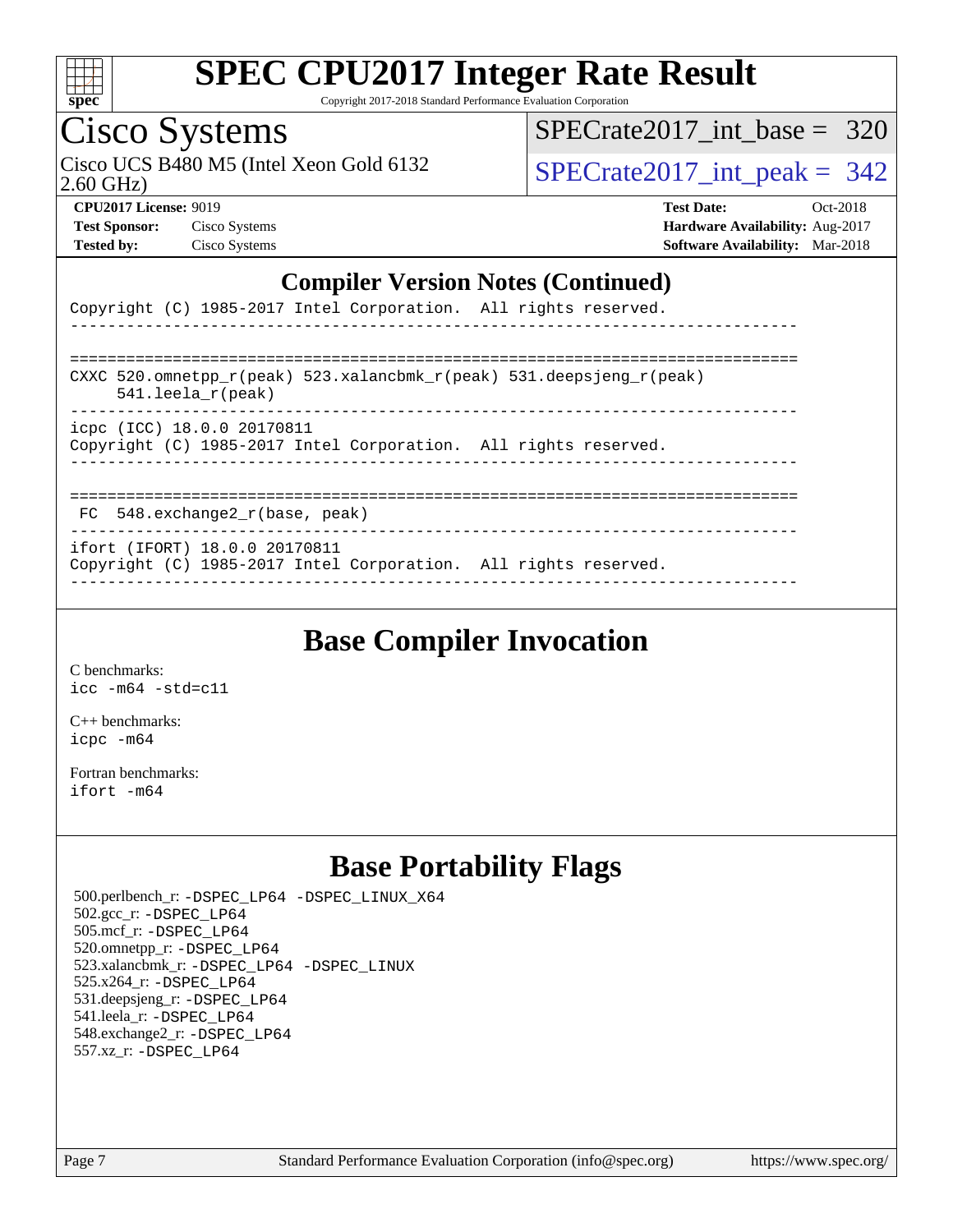

Copyright 2017-2018 Standard Performance Evaluation Corporation

### Cisco Systems

2.60 GHz) Cisco UCS B480 M5 (Intel Xeon Gold 6132  $\vert$  [SPECrate2017\\_int\\_peak =](http://www.spec.org/auto/cpu2017/Docs/result-fields.html#SPECrate2017intpeak) 342

[SPECrate2017\\_int\\_base =](http://www.spec.org/auto/cpu2017/Docs/result-fields.html#SPECrate2017intbase) 320

**[CPU2017 License:](http://www.spec.org/auto/cpu2017/Docs/result-fields.html#CPU2017License)** 9019 **[Test Date:](http://www.spec.org/auto/cpu2017/Docs/result-fields.html#TestDate)** Oct-2018 **[Test Sponsor:](http://www.spec.org/auto/cpu2017/Docs/result-fields.html#TestSponsor)** Cisco Systems **[Hardware Availability:](http://www.spec.org/auto/cpu2017/Docs/result-fields.html#HardwareAvailability)** Aug-2017 **[Tested by:](http://www.spec.org/auto/cpu2017/Docs/result-fields.html#Testedby)** Cisco Systems **[Software Availability:](http://www.spec.org/auto/cpu2017/Docs/result-fields.html#SoftwareAvailability)** Mar-2018

### **[Base Optimization Flags](http://www.spec.org/auto/cpu2017/Docs/result-fields.html#BaseOptimizationFlags)**

[C benchmarks:](http://www.spec.org/auto/cpu2017/Docs/result-fields.html#Cbenchmarks)

[-Wl,-z,muldefs](http://www.spec.org/cpu2017/results/res2018q4/cpu2017-20181030-09436.flags.html#user_CCbase_link_force_multiple1_b4cbdb97b34bdee9ceefcfe54f4c8ea74255f0b02a4b23e853cdb0e18eb4525ac79b5a88067c842dd0ee6996c24547a27a4b99331201badda8798ef8a743f577) [-xCORE-AVX512](http://www.spec.org/cpu2017/results/res2018q4/cpu2017-20181030-09436.flags.html#user_CCbase_f-xCORE-AVX512) [-ipo](http://www.spec.org/cpu2017/results/res2018q4/cpu2017-20181030-09436.flags.html#user_CCbase_f-ipo) [-O3](http://www.spec.org/cpu2017/results/res2018q4/cpu2017-20181030-09436.flags.html#user_CCbase_f-O3) [-no-prec-div](http://www.spec.org/cpu2017/results/res2018q4/cpu2017-20181030-09436.flags.html#user_CCbase_f-no-prec-div) [-qopt-mem-layout-trans=3](http://www.spec.org/cpu2017/results/res2018q4/cpu2017-20181030-09436.flags.html#user_CCbase_f-qopt-mem-layout-trans_de80db37974c74b1f0e20d883f0b675c88c3b01e9d123adea9b28688d64333345fb62bc4a798493513fdb68f60282f9a726aa07f478b2f7113531aecce732043) [-L/usr/local/je5.0.1-64/lib](http://www.spec.org/cpu2017/results/res2018q4/cpu2017-20181030-09436.flags.html#user_CCbase_jemalloc_link_path64_4b10a636b7bce113509b17f3bd0d6226c5fb2346b9178c2d0232c14f04ab830f976640479e5c33dc2bcbbdad86ecfb6634cbbd4418746f06f368b512fced5394) [-ljemalloc](http://www.spec.org/cpu2017/results/res2018q4/cpu2017-20181030-09436.flags.html#user_CCbase_jemalloc_link_lib_d1249b907c500fa1c0672f44f562e3d0f79738ae9e3c4a9c376d49f265a04b9c99b167ecedbf6711b3085be911c67ff61f150a17b3472be731631ba4d0471706)

[C++ benchmarks](http://www.spec.org/auto/cpu2017/Docs/result-fields.html#CXXbenchmarks):

[-Wl,-z,muldefs](http://www.spec.org/cpu2017/results/res2018q4/cpu2017-20181030-09436.flags.html#user_CXXbase_link_force_multiple1_b4cbdb97b34bdee9ceefcfe54f4c8ea74255f0b02a4b23e853cdb0e18eb4525ac79b5a88067c842dd0ee6996c24547a27a4b99331201badda8798ef8a743f577) [-xCORE-AVX512](http://www.spec.org/cpu2017/results/res2018q4/cpu2017-20181030-09436.flags.html#user_CXXbase_f-xCORE-AVX512) [-ipo](http://www.spec.org/cpu2017/results/res2018q4/cpu2017-20181030-09436.flags.html#user_CXXbase_f-ipo) [-O3](http://www.spec.org/cpu2017/results/res2018q4/cpu2017-20181030-09436.flags.html#user_CXXbase_f-O3) [-no-prec-div](http://www.spec.org/cpu2017/results/res2018q4/cpu2017-20181030-09436.flags.html#user_CXXbase_f-no-prec-div) [-qopt-mem-layout-trans=3](http://www.spec.org/cpu2017/results/res2018q4/cpu2017-20181030-09436.flags.html#user_CXXbase_f-qopt-mem-layout-trans_de80db37974c74b1f0e20d883f0b675c88c3b01e9d123adea9b28688d64333345fb62bc4a798493513fdb68f60282f9a726aa07f478b2f7113531aecce732043) [-L/usr/local/je5.0.1-64/lib](http://www.spec.org/cpu2017/results/res2018q4/cpu2017-20181030-09436.flags.html#user_CXXbase_jemalloc_link_path64_4b10a636b7bce113509b17f3bd0d6226c5fb2346b9178c2d0232c14f04ab830f976640479e5c33dc2bcbbdad86ecfb6634cbbd4418746f06f368b512fced5394) [-ljemalloc](http://www.spec.org/cpu2017/results/res2018q4/cpu2017-20181030-09436.flags.html#user_CXXbase_jemalloc_link_lib_d1249b907c500fa1c0672f44f562e3d0f79738ae9e3c4a9c376d49f265a04b9c99b167ecedbf6711b3085be911c67ff61f150a17b3472be731631ba4d0471706)

[Fortran benchmarks:](http://www.spec.org/auto/cpu2017/Docs/result-fields.html#Fortranbenchmarks)

[-Wl,-z,muldefs](http://www.spec.org/cpu2017/results/res2018q4/cpu2017-20181030-09436.flags.html#user_FCbase_link_force_multiple1_b4cbdb97b34bdee9ceefcfe54f4c8ea74255f0b02a4b23e853cdb0e18eb4525ac79b5a88067c842dd0ee6996c24547a27a4b99331201badda8798ef8a743f577) [-xCORE-AVX512](http://www.spec.org/cpu2017/results/res2018q4/cpu2017-20181030-09436.flags.html#user_FCbase_f-xCORE-AVX512) [-ipo](http://www.spec.org/cpu2017/results/res2018q4/cpu2017-20181030-09436.flags.html#user_FCbase_f-ipo) [-O3](http://www.spec.org/cpu2017/results/res2018q4/cpu2017-20181030-09436.flags.html#user_FCbase_f-O3) [-no-prec-div](http://www.spec.org/cpu2017/results/res2018q4/cpu2017-20181030-09436.flags.html#user_FCbase_f-no-prec-div) [-qopt-mem-layout-trans=3](http://www.spec.org/cpu2017/results/res2018q4/cpu2017-20181030-09436.flags.html#user_FCbase_f-qopt-mem-layout-trans_de80db37974c74b1f0e20d883f0b675c88c3b01e9d123adea9b28688d64333345fb62bc4a798493513fdb68f60282f9a726aa07f478b2f7113531aecce732043) [-nostandard-realloc-lhs](http://www.spec.org/cpu2017/results/res2018q4/cpu2017-20181030-09436.flags.html#user_FCbase_f_2003_std_realloc_82b4557e90729c0f113870c07e44d33d6f5a304b4f63d4c15d2d0f1fab99f5daaed73bdb9275d9ae411527f28b936061aa8b9c8f2d63842963b95c9dd6426b8a) [-align array32byte](http://www.spec.org/cpu2017/results/res2018q4/cpu2017-20181030-09436.flags.html#user_FCbase_align_array32byte_b982fe038af199962ba9a80c053b8342c548c85b40b8e86eb3cc33dee0d7986a4af373ac2d51c3f7cf710a18d62fdce2948f201cd044323541f22fc0fffc51b6) [-L/usr/local/je5.0.1-64/lib](http://www.spec.org/cpu2017/results/res2018q4/cpu2017-20181030-09436.flags.html#user_FCbase_jemalloc_link_path64_4b10a636b7bce113509b17f3bd0d6226c5fb2346b9178c2d0232c14f04ab830f976640479e5c33dc2bcbbdad86ecfb6634cbbd4418746f06f368b512fced5394) [-ljemalloc](http://www.spec.org/cpu2017/results/res2018q4/cpu2017-20181030-09436.flags.html#user_FCbase_jemalloc_link_lib_d1249b907c500fa1c0672f44f562e3d0f79738ae9e3c4a9c376d49f265a04b9c99b167ecedbf6711b3085be911c67ff61f150a17b3472be731631ba4d0471706)

### **[Peak Compiler Invocation](http://www.spec.org/auto/cpu2017/Docs/result-fields.html#PeakCompilerInvocation)**

[C benchmarks \(except as noted below\)](http://www.spec.org/auto/cpu2017/Docs/result-fields.html#Cbenchmarksexceptasnotedbelow): [icc -m64 -std=c11](http://www.spec.org/cpu2017/results/res2018q4/cpu2017-20181030-09436.flags.html#user_CCpeak_intel_icc_64bit_c11_33ee0cdaae7deeeab2a9725423ba97205ce30f63b9926c2519791662299b76a0318f32ddfffdc46587804de3178b4f9328c46fa7c2b0cd779d7a61945c91cd35)

502.gcc\_r: [icc -m32 -std=c11 -L/opt/intel/compilers\\_and\\_libraries\\_2018/linux/lib/ia32](http://www.spec.org/cpu2017/results/res2018q4/cpu2017-20181030-09436.flags.html#user_peakCCLD502_gcc_r_intel_icc_2aadaa14f62c0e1495cde6f74ba3d875dfbad9f2fd73ceb1e5b66a7d4b19dc13cfe8615ba85624bf35f0c003544b7d55013bf72425d956b559f9a2757f69c910)

[C++ benchmarks \(except as noted below\):](http://www.spec.org/auto/cpu2017/Docs/result-fields.html#CXXbenchmarksexceptasnotedbelow) [icpc -m64](http://www.spec.org/cpu2017/results/res2018q4/cpu2017-20181030-09436.flags.html#user_CXXpeak_intel_icpc_64bit_4ecb2543ae3f1412ef961e0650ca070fec7b7afdcd6ed48761b84423119d1bf6bdf5cad15b44d48e7256388bc77273b966e5eb805aefd121eb22e9299b2ec9d9)

523.xalancbmk\_r: [icpc -m32 -L/opt/intel/compilers\\_and\\_libraries\\_2018/linux/lib/ia32](http://www.spec.org/cpu2017/results/res2018q4/cpu2017-20181030-09436.flags.html#user_peakCXXLD523_xalancbmk_r_intel_icpc_49b8c4a2e52517df5e44233d8730ac3dfca5acbb5ef11df3347e50260a55109134bcb7fd2e543798dfd93e66566a4e08776ad3f7d40a4ff4276870c090f61f0e)

[Fortran benchmarks](http://www.spec.org/auto/cpu2017/Docs/result-fields.html#Fortranbenchmarks): [ifort -m64](http://www.spec.org/cpu2017/results/res2018q4/cpu2017-20181030-09436.flags.html#user_FCpeak_intel_ifort_64bit_24f2bb282fbaeffd6157abe4f878425411749daecae9a33200eee2bee2fe76f3b89351d69a8130dd5949958ce389cf37ff59a95e7a40d588e8d3a57e0c3fd751)

### **[Peak Portability Flags](http://www.spec.org/auto/cpu2017/Docs/result-fields.html#PeakPortabilityFlags)**

 500.perlbench\_r: [-DSPEC\\_LP64](http://www.spec.org/cpu2017/results/res2018q4/cpu2017-20181030-09436.flags.html#b500.perlbench_r_peakPORTABILITY_DSPEC_LP64) [-DSPEC\\_LINUX\\_X64](http://www.spec.org/cpu2017/results/res2018q4/cpu2017-20181030-09436.flags.html#b500.perlbench_r_peakCPORTABILITY_DSPEC_LINUX_X64) 502.gcc\_r: [-D\\_FILE\\_OFFSET\\_BITS=64](http://www.spec.org/cpu2017/results/res2018q4/cpu2017-20181030-09436.flags.html#user_peakPORTABILITY502_gcc_r_file_offset_bits_64_5ae949a99b284ddf4e95728d47cb0843d81b2eb0e18bdfe74bbf0f61d0b064f4bda2f10ea5eb90e1dcab0e84dbc592acfc5018bc955c18609f94ddb8d550002c) 505.mcf\_r: [-DSPEC\\_LP64](http://www.spec.org/cpu2017/results/res2018q4/cpu2017-20181030-09436.flags.html#suite_peakPORTABILITY505_mcf_r_DSPEC_LP64) 520.omnetpp\_r: [-DSPEC\\_LP64](http://www.spec.org/cpu2017/results/res2018q4/cpu2017-20181030-09436.flags.html#suite_peakPORTABILITY520_omnetpp_r_DSPEC_LP64) 523.xalancbmk\_r: [-D\\_FILE\\_OFFSET\\_BITS=64](http://www.spec.org/cpu2017/results/res2018q4/cpu2017-20181030-09436.flags.html#user_peakPORTABILITY523_xalancbmk_r_file_offset_bits_64_5ae949a99b284ddf4e95728d47cb0843d81b2eb0e18bdfe74bbf0f61d0b064f4bda2f10ea5eb90e1dcab0e84dbc592acfc5018bc955c18609f94ddb8d550002c) [-DSPEC\\_LINUX](http://www.spec.org/cpu2017/results/res2018q4/cpu2017-20181030-09436.flags.html#b523.xalancbmk_r_peakCXXPORTABILITY_DSPEC_LINUX) 525.x264\_r: [-DSPEC\\_LP64](http://www.spec.org/cpu2017/results/res2018q4/cpu2017-20181030-09436.flags.html#suite_peakPORTABILITY525_x264_r_DSPEC_LP64) 531.deepsjeng\_r: [-DSPEC\\_LP64](http://www.spec.org/cpu2017/results/res2018q4/cpu2017-20181030-09436.flags.html#suite_peakPORTABILITY531_deepsjeng_r_DSPEC_LP64) 541.leela\_r: [-DSPEC\\_LP64](http://www.spec.org/cpu2017/results/res2018q4/cpu2017-20181030-09436.flags.html#suite_peakPORTABILITY541_leela_r_DSPEC_LP64) 548.exchange2\_r: [-DSPEC\\_LP64](http://www.spec.org/cpu2017/results/res2018q4/cpu2017-20181030-09436.flags.html#suite_peakPORTABILITY548_exchange2_r_DSPEC_LP64) 557.xz\_r: [-DSPEC\\_LP64](http://www.spec.org/cpu2017/results/res2018q4/cpu2017-20181030-09436.flags.html#suite_peakPORTABILITY557_xz_r_DSPEC_LP64)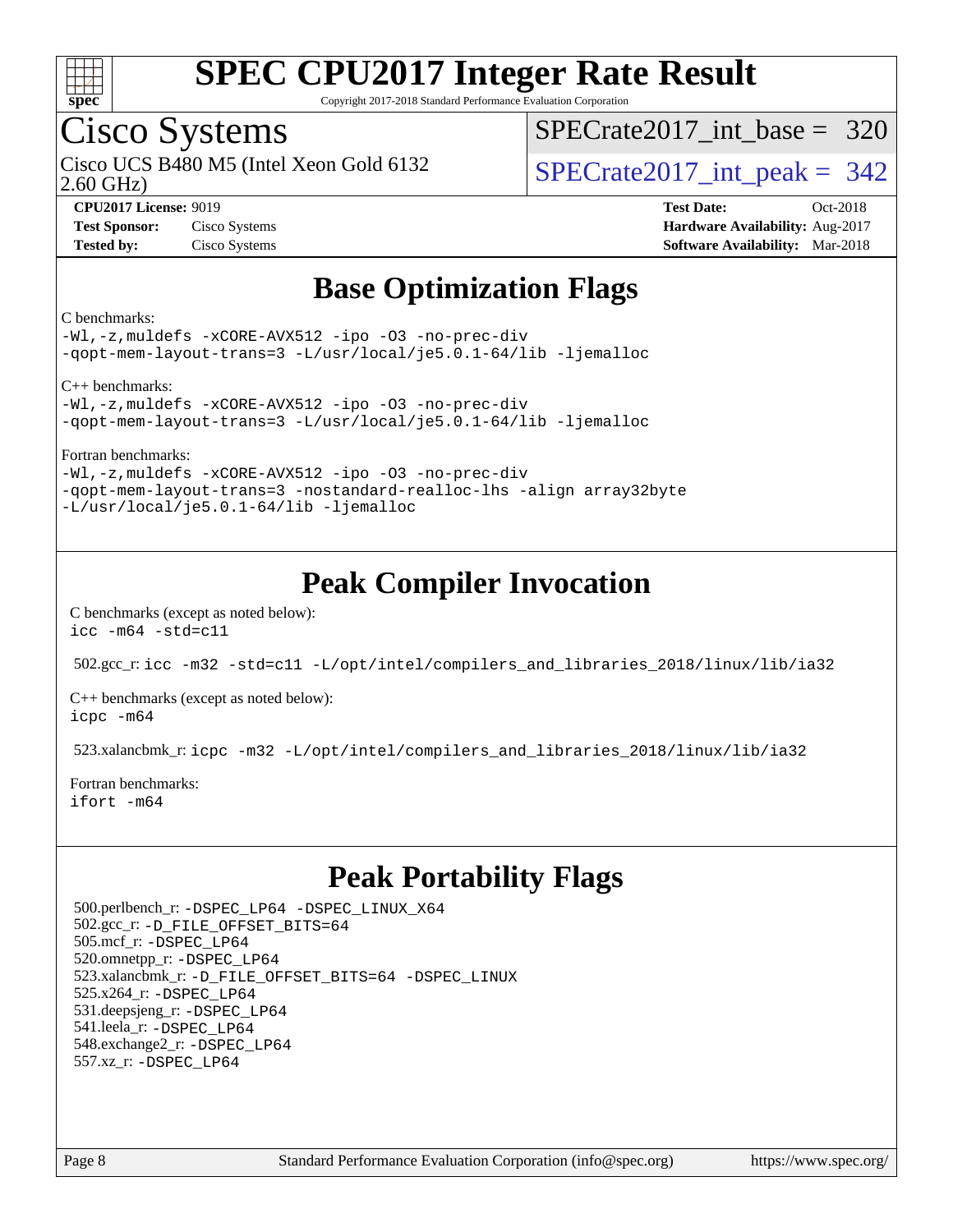

Copyright 2017-2018 Standard Performance Evaluation Corporation

### Cisco Systems

2.60 GHz) Cisco UCS B480 M5 (Intel Xeon Gold 6132  $\vert$  [SPECrate2017\\_int\\_peak =](http://www.spec.org/auto/cpu2017/Docs/result-fields.html#SPECrate2017intpeak) 342

[SPECrate2017\\_int\\_base =](http://www.spec.org/auto/cpu2017/Docs/result-fields.html#SPECrate2017intbase) 320

**[CPU2017 License:](http://www.spec.org/auto/cpu2017/Docs/result-fields.html#CPU2017License)** 9019 **[Test Date:](http://www.spec.org/auto/cpu2017/Docs/result-fields.html#TestDate)** Oct-2018 **[Test Sponsor:](http://www.spec.org/auto/cpu2017/Docs/result-fields.html#TestSponsor)** Cisco Systems **[Hardware Availability:](http://www.spec.org/auto/cpu2017/Docs/result-fields.html#HardwareAvailability)** Aug-2017 **[Tested by:](http://www.spec.org/auto/cpu2017/Docs/result-fields.html#Testedby)** Cisco Systems **[Software Availability:](http://www.spec.org/auto/cpu2017/Docs/result-fields.html#SoftwareAvailability)** Mar-2018

### **[Peak Optimization Flags](http://www.spec.org/auto/cpu2017/Docs/result-fields.html#PeakOptimizationFlags)**

```
C benchmarks:
```
 500.perlbench\_r: [-Wl,-z,muldefs](http://www.spec.org/cpu2017/results/res2018q4/cpu2017-20181030-09436.flags.html#user_peakEXTRA_LDFLAGS500_perlbench_r_link_force_multiple1_b4cbdb97b34bdee9ceefcfe54f4c8ea74255f0b02a4b23e853cdb0e18eb4525ac79b5a88067c842dd0ee6996c24547a27a4b99331201badda8798ef8a743f577) [-prof-gen](http://www.spec.org/cpu2017/results/res2018q4/cpu2017-20181030-09436.flags.html#user_peakPASS1_CFLAGSPASS1_LDFLAGS500_perlbench_r_prof_gen_5aa4926d6013ddb2a31985c654b3eb18169fc0c6952a63635c234f711e6e63dd76e94ad52365559451ec499a2cdb89e4dc58ba4c67ef54ca681ffbe1461d6b36)(pass 1) [-prof-use](http://www.spec.org/cpu2017/results/res2018q4/cpu2017-20181030-09436.flags.html#user_peakPASS2_CFLAGSPASS2_LDFLAGS500_perlbench_r_prof_use_1a21ceae95f36a2b53c25747139a6c16ca95bd9def2a207b4f0849963b97e94f5260e30a0c64f4bb623698870e679ca08317ef8150905d41bd88c6f78df73f19)(pass 2) [-ipo](http://www.spec.org/cpu2017/results/res2018q4/cpu2017-20181030-09436.flags.html#user_peakPASS1_COPTIMIZEPASS2_COPTIMIZE500_perlbench_r_f-ipo) [-xCORE-AVX512](http://www.spec.org/cpu2017/results/res2018q4/cpu2017-20181030-09436.flags.html#user_peakPASS2_COPTIMIZE500_perlbench_r_f-xCORE-AVX512) [-O3](http://www.spec.org/cpu2017/results/res2018q4/cpu2017-20181030-09436.flags.html#user_peakPASS1_COPTIMIZEPASS2_COPTIMIZE500_perlbench_r_f-O3) [-no-prec-div](http://www.spec.org/cpu2017/results/res2018q4/cpu2017-20181030-09436.flags.html#user_peakPASS1_COPTIMIZEPASS2_COPTIMIZE500_perlbench_r_f-no-prec-div) [-qopt-mem-layout-trans=3](http://www.spec.org/cpu2017/results/res2018q4/cpu2017-20181030-09436.flags.html#user_peakPASS1_COPTIMIZEPASS2_COPTIMIZE500_perlbench_r_f-qopt-mem-layout-trans_de80db37974c74b1f0e20d883f0b675c88c3b01e9d123adea9b28688d64333345fb62bc4a798493513fdb68f60282f9a726aa07f478b2f7113531aecce732043) [-fno-strict-overflow](http://www.spec.org/cpu2017/results/res2018q4/cpu2017-20181030-09436.flags.html#user_peakEXTRA_OPTIMIZE500_perlbench_r_f-fno-strict-overflow) [-L/usr/local/je5.0.1-64/lib](http://www.spec.org/cpu2017/results/res2018q4/cpu2017-20181030-09436.flags.html#user_peakEXTRA_LIBS500_perlbench_r_jemalloc_link_path64_4b10a636b7bce113509b17f3bd0d6226c5fb2346b9178c2d0232c14f04ab830f976640479e5c33dc2bcbbdad86ecfb6634cbbd4418746f06f368b512fced5394) [-ljemalloc](http://www.spec.org/cpu2017/results/res2018q4/cpu2017-20181030-09436.flags.html#user_peakEXTRA_LIBS500_perlbench_r_jemalloc_link_lib_d1249b907c500fa1c0672f44f562e3d0f79738ae9e3c4a9c376d49f265a04b9c99b167ecedbf6711b3085be911c67ff61f150a17b3472be731631ba4d0471706) 502.gcc\_r: [-Wl,-z,muldefs](http://www.spec.org/cpu2017/results/res2018q4/cpu2017-20181030-09436.flags.html#user_peakEXTRA_LDFLAGS502_gcc_r_link_force_multiple1_b4cbdb97b34bdee9ceefcfe54f4c8ea74255f0b02a4b23e853cdb0e18eb4525ac79b5a88067c842dd0ee6996c24547a27a4b99331201badda8798ef8a743f577) [-prof-gen](http://www.spec.org/cpu2017/results/res2018q4/cpu2017-20181030-09436.flags.html#user_peakPASS1_CFLAGSPASS1_LDFLAGS502_gcc_r_prof_gen_5aa4926d6013ddb2a31985c654b3eb18169fc0c6952a63635c234f711e6e63dd76e94ad52365559451ec499a2cdb89e4dc58ba4c67ef54ca681ffbe1461d6b36)(pass 1) [-prof-use](http://www.spec.org/cpu2017/results/res2018q4/cpu2017-20181030-09436.flags.html#user_peakPASS2_CFLAGSPASS2_LDFLAGS502_gcc_r_prof_use_1a21ceae95f36a2b53c25747139a6c16ca95bd9def2a207b4f0849963b97e94f5260e30a0c64f4bb623698870e679ca08317ef8150905d41bd88c6f78df73f19)(pass 2) [-ipo](http://www.spec.org/cpu2017/results/res2018q4/cpu2017-20181030-09436.flags.html#user_peakPASS1_COPTIMIZEPASS2_COPTIMIZE502_gcc_r_f-ipo) [-xCORE-AVX512](http://www.spec.org/cpu2017/results/res2018q4/cpu2017-20181030-09436.flags.html#user_peakPASS2_COPTIMIZE502_gcc_r_f-xCORE-AVX512) [-O3](http://www.spec.org/cpu2017/results/res2018q4/cpu2017-20181030-09436.flags.html#user_peakPASS1_COPTIMIZEPASS2_COPTIMIZE502_gcc_r_f-O3) [-no-prec-div](http://www.spec.org/cpu2017/results/res2018q4/cpu2017-20181030-09436.flags.html#user_peakPASS1_COPTIMIZEPASS2_COPTIMIZE502_gcc_r_f-no-prec-div) [-qopt-mem-layout-trans=3](http://www.spec.org/cpu2017/results/res2018q4/cpu2017-20181030-09436.flags.html#user_peakPASS1_COPTIMIZEPASS2_COPTIMIZE502_gcc_r_f-qopt-mem-layout-trans_de80db37974c74b1f0e20d883f0b675c88c3b01e9d123adea9b28688d64333345fb62bc4a798493513fdb68f60282f9a726aa07f478b2f7113531aecce732043) [-L/usr/local/je5.0.1-32/lib](http://www.spec.org/cpu2017/results/res2018q4/cpu2017-20181030-09436.flags.html#user_peakEXTRA_LIBS502_gcc_r_jemalloc_link_path32_e29f22e8e6c17053bbc6a0971f5a9c01a601a06bb1a59df2084b77a2fe0a2995b64fd4256feaeea39eeba3aae142e96e2b2b0a28974019c0c0c88139a84f900a) [-ljemalloc](http://www.spec.org/cpu2017/results/res2018q4/cpu2017-20181030-09436.flags.html#user_peakEXTRA_LIBS502_gcc_r_jemalloc_link_lib_d1249b907c500fa1c0672f44f562e3d0f79738ae9e3c4a9c376d49f265a04b9c99b167ecedbf6711b3085be911c67ff61f150a17b3472be731631ba4d0471706) 505.mcf\_r: [-Wl,-z,muldefs](http://www.spec.org/cpu2017/results/res2018q4/cpu2017-20181030-09436.flags.html#user_peakEXTRA_LDFLAGS505_mcf_r_link_force_multiple1_b4cbdb97b34bdee9ceefcfe54f4c8ea74255f0b02a4b23e853cdb0e18eb4525ac79b5a88067c842dd0ee6996c24547a27a4b99331201badda8798ef8a743f577) [-xCORE-AVX512](http://www.spec.org/cpu2017/results/res2018q4/cpu2017-20181030-09436.flags.html#user_peakCOPTIMIZE505_mcf_r_f-xCORE-AVX512) [-ipo](http://www.spec.org/cpu2017/results/res2018q4/cpu2017-20181030-09436.flags.html#user_peakCOPTIMIZE505_mcf_r_f-ipo) [-O3](http://www.spec.org/cpu2017/results/res2018q4/cpu2017-20181030-09436.flags.html#user_peakCOPTIMIZE505_mcf_r_f-O3) [-no-prec-div](http://www.spec.org/cpu2017/results/res2018q4/cpu2017-20181030-09436.flags.html#user_peakCOPTIMIZE505_mcf_r_f-no-prec-div) [-qopt-mem-layout-trans=3](http://www.spec.org/cpu2017/results/res2018q4/cpu2017-20181030-09436.flags.html#user_peakCOPTIMIZE505_mcf_r_f-qopt-mem-layout-trans_de80db37974c74b1f0e20d883f0b675c88c3b01e9d123adea9b28688d64333345fb62bc4a798493513fdb68f60282f9a726aa07f478b2f7113531aecce732043) [-L/usr/local/je5.0.1-64/lib](http://www.spec.org/cpu2017/results/res2018q4/cpu2017-20181030-09436.flags.html#user_peakEXTRA_LIBS505_mcf_r_jemalloc_link_path64_4b10a636b7bce113509b17f3bd0d6226c5fb2346b9178c2d0232c14f04ab830f976640479e5c33dc2bcbbdad86ecfb6634cbbd4418746f06f368b512fced5394) [-ljemalloc](http://www.spec.org/cpu2017/results/res2018q4/cpu2017-20181030-09436.flags.html#user_peakEXTRA_LIBS505_mcf_r_jemalloc_link_lib_d1249b907c500fa1c0672f44f562e3d0f79738ae9e3c4a9c376d49f265a04b9c99b167ecedbf6711b3085be911c67ff61f150a17b3472be731631ba4d0471706) 525.x264\_r: [-Wl,-z,muldefs](http://www.spec.org/cpu2017/results/res2018q4/cpu2017-20181030-09436.flags.html#user_peakEXTRA_LDFLAGS525_x264_r_link_force_multiple1_b4cbdb97b34bdee9ceefcfe54f4c8ea74255f0b02a4b23e853cdb0e18eb4525ac79b5a88067c842dd0ee6996c24547a27a4b99331201badda8798ef8a743f577) [-xCORE-AVX512](http://www.spec.org/cpu2017/results/res2018q4/cpu2017-20181030-09436.flags.html#user_peakCOPTIMIZE525_x264_r_f-xCORE-AVX512) [-ipo](http://www.spec.org/cpu2017/results/res2018q4/cpu2017-20181030-09436.flags.html#user_peakCOPTIMIZE525_x264_r_f-ipo) [-O3](http://www.spec.org/cpu2017/results/res2018q4/cpu2017-20181030-09436.flags.html#user_peakCOPTIMIZE525_x264_r_f-O3) [-no-prec-div](http://www.spec.org/cpu2017/results/res2018q4/cpu2017-20181030-09436.flags.html#user_peakCOPTIMIZE525_x264_r_f-no-prec-div) [-qopt-mem-layout-trans=3](http://www.spec.org/cpu2017/results/res2018q4/cpu2017-20181030-09436.flags.html#user_peakCOPTIMIZE525_x264_r_f-qopt-mem-layout-trans_de80db37974c74b1f0e20d883f0b675c88c3b01e9d123adea9b28688d64333345fb62bc4a798493513fdb68f60282f9a726aa07f478b2f7113531aecce732043) [-fno-alias](http://www.spec.org/cpu2017/results/res2018q4/cpu2017-20181030-09436.flags.html#user_peakEXTRA_OPTIMIZE525_x264_r_f-no-alias_77dbac10d91cbfe898fbf4a29d1b29b694089caa623bdd1baccc9957d4edbe8d106c0b357e2748a65b44fc9e83d78098bb898077f3fe92f9faf24f7bd4a07ed7) [-L/usr/local/je5.0.1-64/lib](http://www.spec.org/cpu2017/results/res2018q4/cpu2017-20181030-09436.flags.html#user_peakEXTRA_LIBS525_x264_r_jemalloc_link_path64_4b10a636b7bce113509b17f3bd0d6226c5fb2346b9178c2d0232c14f04ab830f976640479e5c33dc2bcbbdad86ecfb6634cbbd4418746f06f368b512fced5394) [-ljemalloc](http://www.spec.org/cpu2017/results/res2018q4/cpu2017-20181030-09436.flags.html#user_peakEXTRA_LIBS525_x264_r_jemalloc_link_lib_d1249b907c500fa1c0672f44f562e3d0f79738ae9e3c4a9c376d49f265a04b9c99b167ecedbf6711b3085be911c67ff61f150a17b3472be731631ba4d0471706) 557.xz\_r: Same as 505.mcf\_r [C++ benchmarks](http://www.spec.org/auto/cpu2017/Docs/result-fields.html#CXXbenchmarks): 520.omnetpp\_r: [-Wl,-z,muldefs](http://www.spec.org/cpu2017/results/res2018q4/cpu2017-20181030-09436.flags.html#user_peakEXTRA_LDFLAGS520_omnetpp_r_link_force_multiple1_b4cbdb97b34bdee9ceefcfe54f4c8ea74255f0b02a4b23e853cdb0e18eb4525ac79b5a88067c842dd0ee6996c24547a27a4b99331201badda8798ef8a743f577) [-prof-gen](http://www.spec.org/cpu2017/results/res2018q4/cpu2017-20181030-09436.flags.html#user_peakPASS1_CXXFLAGSPASS1_LDFLAGS520_omnetpp_r_prof_gen_5aa4926d6013ddb2a31985c654b3eb18169fc0c6952a63635c234f711e6e63dd76e94ad52365559451ec499a2cdb89e4dc58ba4c67ef54ca681ffbe1461d6b36)(pass 1) [-prof-use](http://www.spec.org/cpu2017/results/res2018q4/cpu2017-20181030-09436.flags.html#user_peakPASS2_CXXFLAGSPASS2_LDFLAGS520_omnetpp_r_prof_use_1a21ceae95f36a2b53c25747139a6c16ca95bd9def2a207b4f0849963b97e94f5260e30a0c64f4bb623698870e679ca08317ef8150905d41bd88c6f78df73f19)(pass 2) [-ipo](http://www.spec.org/cpu2017/results/res2018q4/cpu2017-20181030-09436.flags.html#user_peakPASS1_CXXOPTIMIZEPASS2_CXXOPTIMIZE520_omnetpp_r_f-ipo) [-xCORE-AVX512](http://www.spec.org/cpu2017/results/res2018q4/cpu2017-20181030-09436.flags.html#user_peakPASS2_CXXOPTIMIZE520_omnetpp_r_f-xCORE-AVX512) [-O3](http://www.spec.org/cpu2017/results/res2018q4/cpu2017-20181030-09436.flags.html#user_peakPASS1_CXXOPTIMIZEPASS2_CXXOPTIMIZE520_omnetpp_r_f-O3) [-no-prec-div](http://www.spec.org/cpu2017/results/res2018q4/cpu2017-20181030-09436.flags.html#user_peakPASS1_CXXOPTIMIZEPASS2_CXXOPTIMIZE520_omnetpp_r_f-no-prec-div) [-qopt-mem-layout-trans=3](http://www.spec.org/cpu2017/results/res2018q4/cpu2017-20181030-09436.flags.html#user_peakPASS1_CXXOPTIMIZEPASS2_CXXOPTIMIZE520_omnetpp_r_f-qopt-mem-layout-trans_de80db37974c74b1f0e20d883f0b675c88c3b01e9d123adea9b28688d64333345fb62bc4a798493513fdb68f60282f9a726aa07f478b2f7113531aecce732043) [-L/usr/local/je5.0.1-64/lib](http://www.spec.org/cpu2017/results/res2018q4/cpu2017-20181030-09436.flags.html#user_peakEXTRA_LIBS520_omnetpp_r_jemalloc_link_path64_4b10a636b7bce113509b17f3bd0d6226c5fb2346b9178c2d0232c14f04ab830f976640479e5c33dc2bcbbdad86ecfb6634cbbd4418746f06f368b512fced5394) [-ljemalloc](http://www.spec.org/cpu2017/results/res2018q4/cpu2017-20181030-09436.flags.html#user_peakEXTRA_LIBS520_omnetpp_r_jemalloc_link_lib_d1249b907c500fa1c0672f44f562e3d0f79738ae9e3c4a9c376d49f265a04b9c99b167ecedbf6711b3085be911c67ff61f150a17b3472be731631ba4d0471706) 523.xalancbmk\_r: [-Wl,-z,muldefs](http://www.spec.org/cpu2017/results/res2018q4/cpu2017-20181030-09436.flags.html#user_peakEXTRA_LDFLAGS523_xalancbmk_r_link_force_multiple1_b4cbdb97b34bdee9ceefcfe54f4c8ea74255f0b02a4b23e853cdb0e18eb4525ac79b5a88067c842dd0ee6996c24547a27a4b99331201badda8798ef8a743f577) [-prof-gen](http://www.spec.org/cpu2017/results/res2018q4/cpu2017-20181030-09436.flags.html#user_peakPASS1_CXXFLAGSPASS1_LDFLAGS523_xalancbmk_r_prof_gen_5aa4926d6013ddb2a31985c654b3eb18169fc0c6952a63635c234f711e6e63dd76e94ad52365559451ec499a2cdb89e4dc58ba4c67ef54ca681ffbe1461d6b36)(pass 1) [-prof-use](http://www.spec.org/cpu2017/results/res2018q4/cpu2017-20181030-09436.flags.html#user_peakPASS2_CXXFLAGSPASS2_LDFLAGS523_xalancbmk_r_prof_use_1a21ceae95f36a2b53c25747139a6c16ca95bd9def2a207b4f0849963b97e94f5260e30a0c64f4bb623698870e679ca08317ef8150905d41bd88c6f78df73f19)(pass 2) [-ipo](http://www.spec.org/cpu2017/results/res2018q4/cpu2017-20181030-09436.flags.html#user_peakPASS1_CXXOPTIMIZEPASS2_CXXOPTIMIZE523_xalancbmk_r_f-ipo) [-xCORE-AVX512](http://www.spec.org/cpu2017/results/res2018q4/cpu2017-20181030-09436.flags.html#user_peakPASS2_CXXOPTIMIZE523_xalancbmk_r_f-xCORE-AVX512) [-O3](http://www.spec.org/cpu2017/results/res2018q4/cpu2017-20181030-09436.flags.html#user_peakPASS1_CXXOPTIMIZEPASS2_CXXOPTIMIZE523_xalancbmk_r_f-O3) [-no-prec-div](http://www.spec.org/cpu2017/results/res2018q4/cpu2017-20181030-09436.flags.html#user_peakPASS1_CXXOPTIMIZEPASS2_CXXOPTIMIZE523_xalancbmk_r_f-no-prec-div) [-qopt-mem-layout-trans=3](http://www.spec.org/cpu2017/results/res2018q4/cpu2017-20181030-09436.flags.html#user_peakPASS1_CXXOPTIMIZEPASS2_CXXOPTIMIZE523_xalancbmk_r_f-qopt-mem-layout-trans_de80db37974c74b1f0e20d883f0b675c88c3b01e9d123adea9b28688d64333345fb62bc4a798493513fdb68f60282f9a726aa07f478b2f7113531aecce732043) [-L/usr/local/je5.0.1-32/lib](http://www.spec.org/cpu2017/results/res2018q4/cpu2017-20181030-09436.flags.html#user_peakEXTRA_LIBS523_xalancbmk_r_jemalloc_link_path32_e29f22e8e6c17053bbc6a0971f5a9c01a601a06bb1a59df2084b77a2fe0a2995b64fd4256feaeea39eeba3aae142e96e2b2b0a28974019c0c0c88139a84f900a) [-ljemalloc](http://www.spec.org/cpu2017/results/res2018q4/cpu2017-20181030-09436.flags.html#user_peakEXTRA_LIBS523_xalancbmk_r_jemalloc_link_lib_d1249b907c500fa1c0672f44f562e3d0f79738ae9e3c4a9c376d49f265a04b9c99b167ecedbf6711b3085be911c67ff61f150a17b3472be731631ba4d0471706) 531.deepsjeng\_r: Same as 520.omnetpp\_r 541.leela\_r: Same as 520.omnetpp\_r [Fortran benchmarks:](http://www.spec.org/auto/cpu2017/Docs/result-fields.html#Fortranbenchmarks) [-Wl,-z,muldefs](http://www.spec.org/cpu2017/results/res2018q4/cpu2017-20181030-09436.flags.html#user_FCpeak_link_force_multiple1_b4cbdb97b34bdee9ceefcfe54f4c8ea74255f0b02a4b23e853cdb0e18eb4525ac79b5a88067c842dd0ee6996c24547a27a4b99331201badda8798ef8a743f577) [-xCORE-AVX512](http://www.spec.org/cpu2017/results/res2018q4/cpu2017-20181030-09436.flags.html#user_FCpeak_f-xCORE-AVX512) [-ipo](http://www.spec.org/cpu2017/results/res2018q4/cpu2017-20181030-09436.flags.html#user_FCpeak_f-ipo) [-O3](http://www.spec.org/cpu2017/results/res2018q4/cpu2017-20181030-09436.flags.html#user_FCpeak_f-O3) [-no-prec-div](http://www.spec.org/cpu2017/results/res2018q4/cpu2017-20181030-09436.flags.html#user_FCpeak_f-no-prec-div) [-qopt-mem-layout-trans=3](http://www.spec.org/cpu2017/results/res2018q4/cpu2017-20181030-09436.flags.html#user_FCpeak_f-qopt-mem-layout-trans_de80db37974c74b1f0e20d883f0b675c88c3b01e9d123adea9b28688d64333345fb62bc4a798493513fdb68f60282f9a726aa07f478b2f7113531aecce732043) [-nostandard-realloc-lhs](http://www.spec.org/cpu2017/results/res2018q4/cpu2017-20181030-09436.flags.html#user_FCpeak_f_2003_std_realloc_82b4557e90729c0f113870c07e44d33d6f5a304b4f63d4c15d2d0f1fab99f5daaed73bdb9275d9ae411527f28b936061aa8b9c8f2d63842963b95c9dd6426b8a) [-align array32byte](http://www.spec.org/cpu2017/results/res2018q4/cpu2017-20181030-09436.flags.html#user_FCpeak_align_array32byte_b982fe038af199962ba9a80c053b8342c548c85b40b8e86eb3cc33dee0d7986a4af373ac2d51c3f7cf710a18d62fdce2948f201cd044323541f22fc0fffc51b6) [-L/usr/local/je5.0.1-64/lib](http://www.spec.org/cpu2017/results/res2018q4/cpu2017-20181030-09436.flags.html#user_FCpeak_jemalloc_link_path64_4b10a636b7bce113509b17f3bd0d6226c5fb2346b9178c2d0232c14f04ab830f976640479e5c33dc2bcbbdad86ecfb6634cbbd4418746f06f368b512fced5394) [-ljemalloc](http://www.spec.org/cpu2017/results/res2018q4/cpu2017-20181030-09436.flags.html#user_FCpeak_jemalloc_link_lib_d1249b907c500fa1c0672f44f562e3d0f79738ae9e3c4a9c376d49f265a04b9c99b167ecedbf6711b3085be911c67ff61f150a17b3472be731631ba4d0471706)

The flags files that were used to format this result can be browsed at

<http://www.spec.org/cpu2017/flags/Intel-ic18.0-official-linux64.2017-12-21.html> <http://www.spec.org/cpu2017/flags/Cisco-Platform-Settings-V1.2-revH.html>